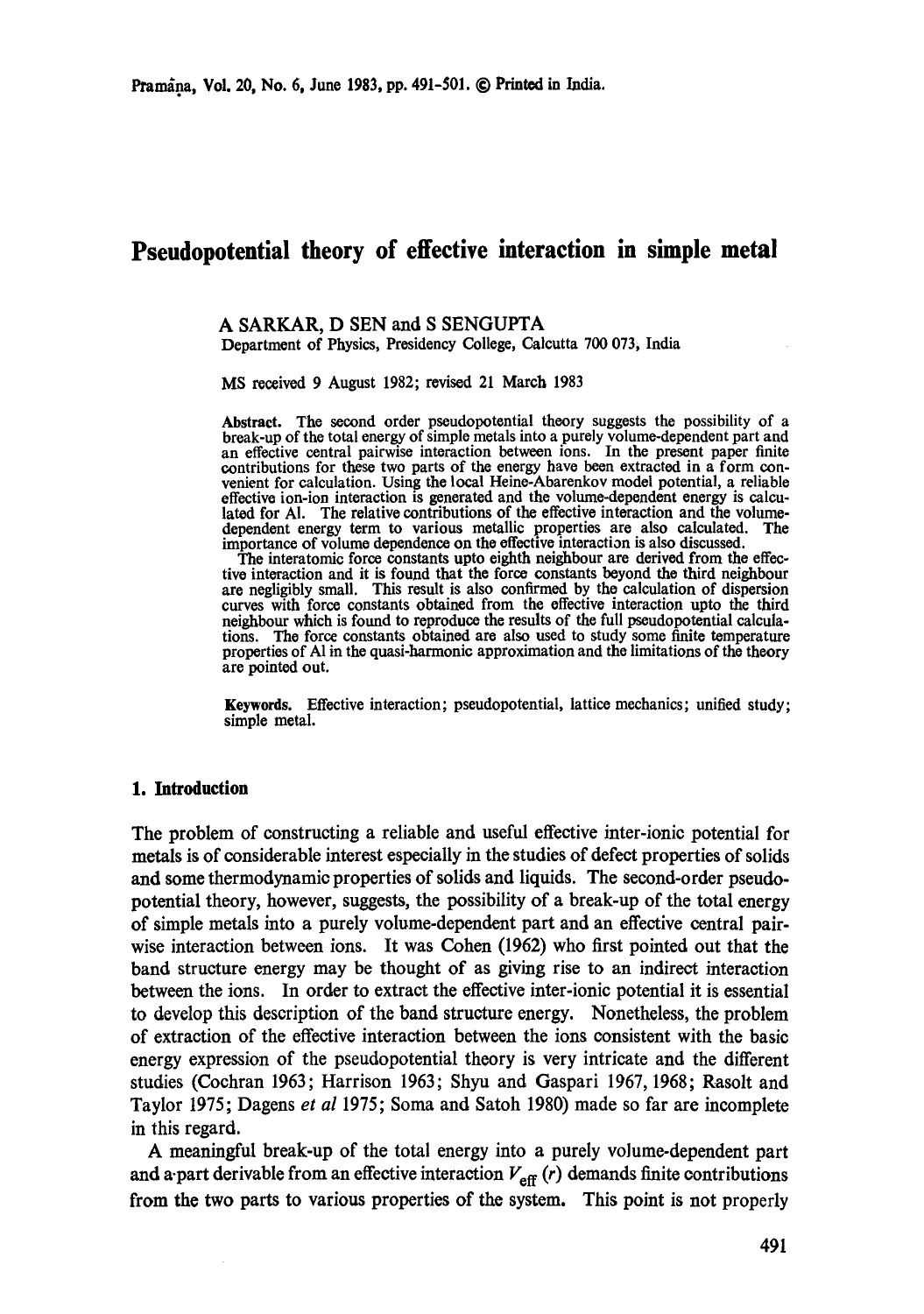clarified in the previous attempts made to isolate the effective pair interaction from the pseudopotential studies. We therefore insist that the correct  $V_{\text{eff}}(r)$  must not only reproduce the force constants of the pseudopotential theory but also make a finite contribution to the perfect lattice energy/ion which together with the volume-dependent terms will correctly give the pseudopotential energy/ion. Such a formulation will provide an opportunity of a unified study with the effective interaction and such possibilities are explored in the present paper. In the framework of the usual secondorder pseudopotential theory the total crystal energy per atom  $E$  of metallic solid is composed of the electron gas energy  $E_g$ , electrostatic energy  $E_{\rm es}$  (Ewald-Fuchs) and first (non-Coulomb) and the second-order energy  $E^1$  and  $E^2$  respectively, *i.e.* 

$$
E = E_g + E_{\rm es} + E^1 + E^2. \tag{1}
$$

The second and the fourth terms are of special importance and are given by

$$
E_{\rm es} = (Z^2 e^2/2) \left[ \sum_j \left\{ E r j c \left( \eta R_j \right) / R_j \right\} + (4 \pi / \Omega) \sum_{\rm G} \left\{ \exp \left( - G^2 / 4 \eta^2 \right) / G^2 \right\} - \pi / \eta^2 \Omega - 2 \eta / \sqrt{\pi} \right]
$$
\n(1a)

where  $\mathbf{R}_j$  is a direct lattice vector, G, a reciprocal lattice vector and  $\eta$  is the Ewald convergence factor  $(R_j = | R_j |, G = | G |)$ 

and 
$$
E^2 = \sum'_{\mathbf{G}} F_{\mathbf{G}^2}
$$
 (1b)

 $F_G$  being the well-known energy-wavenumber characteristic function and is given by

$$
F_G=(\Omega G^2/8\pi e^2)\mid\omega_G^0\mid^2(1-\epsilon_G)/\epsilon_G,
$$

where  $\omega_G^0$  is the bare-ion pseudopotential form-factor,  $\epsilon_G$  is the static dielectric function.

All the individual terms in (1) are finite and are reducible to function of volume per atom  $(Q)$ . Thus in this expression for the total energy the identity of the purely structure-dependent terms gets lost. The extrication of a reliable effective interaction, consistent with both the energy expression and the force constants, therefore, requires careful analysis of the various terms in the basic pseudopotential energy expression.

In the next section we discuss the difficulties with the usual effective interaction expression as such for simple metals and develop an alternative expression consistent with the above idea.

#### **2. Formulation of the effective interaction of simple metals**

The various discussions on effective interaction of metals made so far assume an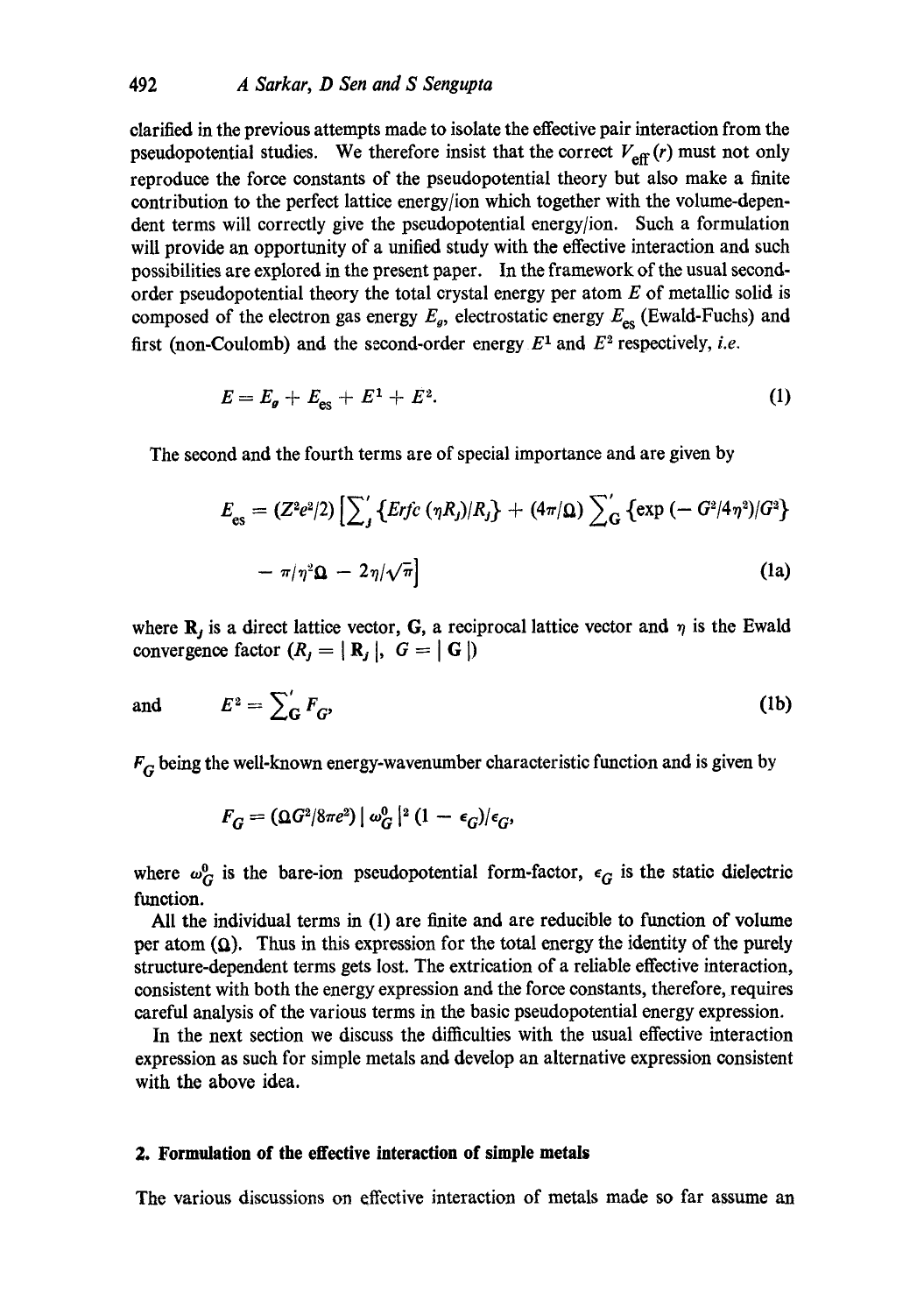expression for the two-body potential proposed by Coehran (1963) and Harrison (1963) from their pseudopotential studies which reads

$$
V_{\text{eff}}(r) = (2\pi)^{-3} \int \phi_{bs}(q) \exp(i\mathbf{q} \cdot \mathbf{r}) d\mathbf{q} + Z^2 e^2/r
$$
  
=  $(2\pi)^{-3} \int [\phi_{bs}(q) + 4\pi Z^2 e^2/q^2] \exp(i\mathbf{q} \cdot \mathbf{r}) d\mathbf{q}$  (2)

where  $\phi_{bs}(q) = 2\Omega F_{q}$ .

No expression for purely volume-dependent energy terms is generally given along with this expression for the effective two-body interaction. Unless both the expressions are given one cannot verify whether the two expressions together reproduce the energy per ion for a perfect lattice. One can, however, try to calculate the contributions to energy per ion in a perfect lattice from (2) and find out the expression for the purely volume-dependent energy so that the correct pseudopotential energy is reprodueed. But this programme can be worked out only if (2) leads to a definite and finite expression for the energy per ion in a perfect lattice.

But the trouble with this expression as such is that when one calculates the contribution to the perfect lattice and writes the corresponding sum over reciprocal lattice vector G, the first term makes finite contribution together with the  $G = 0$  term of the second, but the remaining part of the second term still produces two divergent terms making the expression indeterminate. Explicitly the perfect lattice energy/ion given by (2) is

$$
\frac{1}{2} \sum_{j}^{\prime} V_{\text{eff}}(R_{j}) = \frac{1}{2} \left( \sum_{j} V_{\text{eff}}(R_{j}) - V_{\text{eff}}(R=0) \right),
$$
\n
$$
= (\frac{1}{2} \Omega) \left[ \sum_{G} (\phi_{bs}(G) + 4\pi Z^{2} e^{2} | G^{2}) \right] - (2\pi)^{-3} / 2 \int (\phi_{bs}(q),
$$
\n
$$
+ 4\pi Z^{2} e^{2} | q^{2} ) dq
$$
\n
$$
= (\frac{1}{2} \Omega) \sum_{G}^{\prime} \phi_{bs}(G) + (\Omega^{2} / 2) d^{2} E_{g} / d\Omega^{2} + E^{1} - 1 / (4\pi^{2})
$$
\n
$$
\int (q^{2} \phi_{bs}(q)) dq + 1 / (2\Omega) \sum_{G}^{\prime} 4\pi Z^{2} e^{2} | G^{2} - (Z^{2} e^{2} | \pi) \int dq. \qquad (3)
$$

The last two terms of (3) are evidently divergent, making (3) indeterminate. Also, these two terms which actually represent electrostatic interaction, cannot be compared with the Ewald-Fuchs expression in any limit. Thus it is difficult to obtain a finite contribution to E from (2) for  $V_{\text{eff}}(r)$  in a straightforward manner. Moreover the expression for the second-order elastic constants in the long-wave theory obtained from the effective interaction (2) cannot be compared with those obtained in the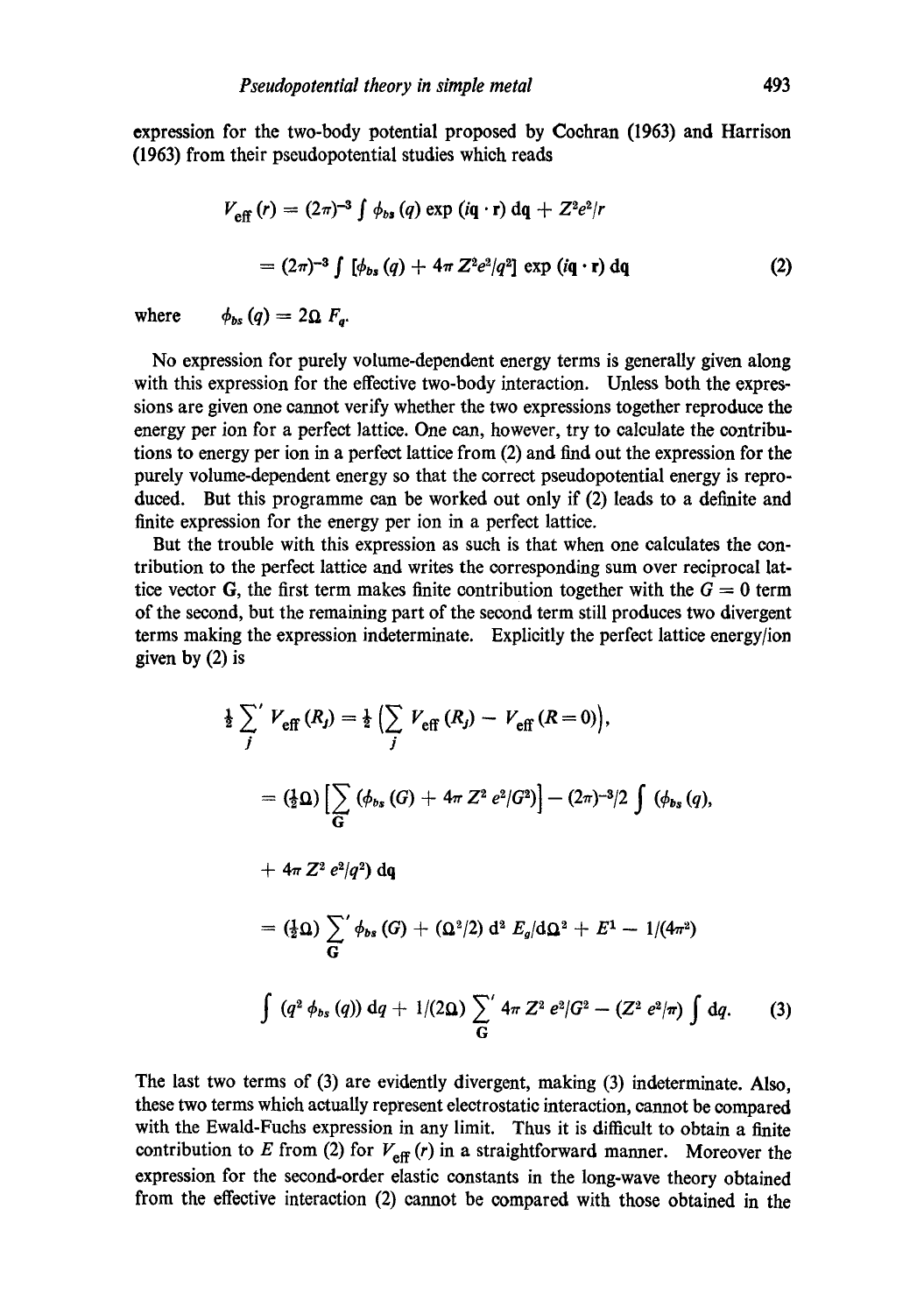homogeneous deformation theory. Instead we express the effective pair-wise interaction in the following form:

$$
V_{\text{eff}}(r) = (Z^2 e^2/r) \text{ Erfc } (\eta r) + (2\pi)^{-3} \left[ \int \{ (4\pi Z^2 e^2/q^2) \exp (-q^2/4\eta^2) + \phi_{bs}(q) \} \exp (i \mathbf{q} \cdot \mathbf{r}) \, \mathrm{d}\mathbf{q} \right]. \tag{4}
$$

The purely-volume dependent term is proposed to be

$$
U(\Omega) = E_g - (\Omega/2) d^2 E_g/d \Omega^2 + \left\{ \frac{1}{2} / (2\pi)^3 \right\} \int \phi_{bs}(q) dq \tag{5}
$$

The two expressions (2) and (4) are apparently different but their equivalence may be realised by noting that (see appendix)

$$
Erf(\eta r)/r = (\frac{1}{2}\pi^2) \int \{ \exp(-q^2/4\eta^2)/q^2 \} \exp(i\mathbf{q} \cdot \mathbf{r}) d\mathbf{q},
$$
  
so 
$$
Z^2e^2/r = (Z^2e^2/r) Erfc(\eta r) + (2\pi)^{-3} \int (4\pi Z^2e^2/q^2) \exp(-q^2/4\eta^2)
$$

$$
\exp(i \mathbf{q} \cdot \mathbf{r}) \, \mathrm{d}\mathbf{q}.
$$

Now let us see how (4) for  $V_{\text{eff}}(r)$  helps us in getting a finite contribution to E and together with (5) reproduce the total perfect lattice energy per ion given by (1). The finiteness of (5) is apparent and the contribution from (4) to the perfect lattice energy per ion may be obtained in the identical fashion adopted earlier for (2). The contribution of the first term of (4) is straightforward and gives the first term of  $E_{es}$  in (la) and altogether we get

$$
\frac{1}{2} \sum_{j}^{\prime} V_{\text{eff}}(R_{j}) = (Z^{2}e^{2}/2) \left[ \sum_{j}^{\prime} Erfc \left( \eta R_{j} \right) / R_{j} + (4\pi/\Omega) \right]
$$
\n
$$
\sum_{j}^{\prime} \exp \left( -G^{2}/4\eta^{2} \right) / G^{2} - 2\eta / \sqrt{\pi} - \pi / (\Omega \eta^{2}) \right] + (\frac{1}{2}\Omega) \sum_{j}^{\prime} \phi_{bs} (G)
$$
\n
$$
- (2\pi)^{-3}/2 \int \phi_{bs} (q) dq + (\Omega^{2}/2) d^{2} E_{g} / d \Omega^{2} + E^{1}. \tag{6}
$$

We notice that the pair interaction (4) makes a finite contribution and together with (5) gives the pseudopotential energy correctly. Finnis (1975) and Taole and Glyde (1979) discussed the problem in a different way. Though they have obtained the expression for purely volume-dependent energy eorreetly, their analysis is very complicated and suffers from very questionable mathematical steps like (see p. 1873 of Taole and Glyde 1979)

$$
1/r = \sum_{q} (4\pi/q^2) \exp(i \mathbf{q} \cdot \mathbf{r}),
$$

where the q-sum includes the  $q = 0$  term. For  $r \neq 0$ , the left side remains finite while the right side diverges because of the  $q = 0$  term.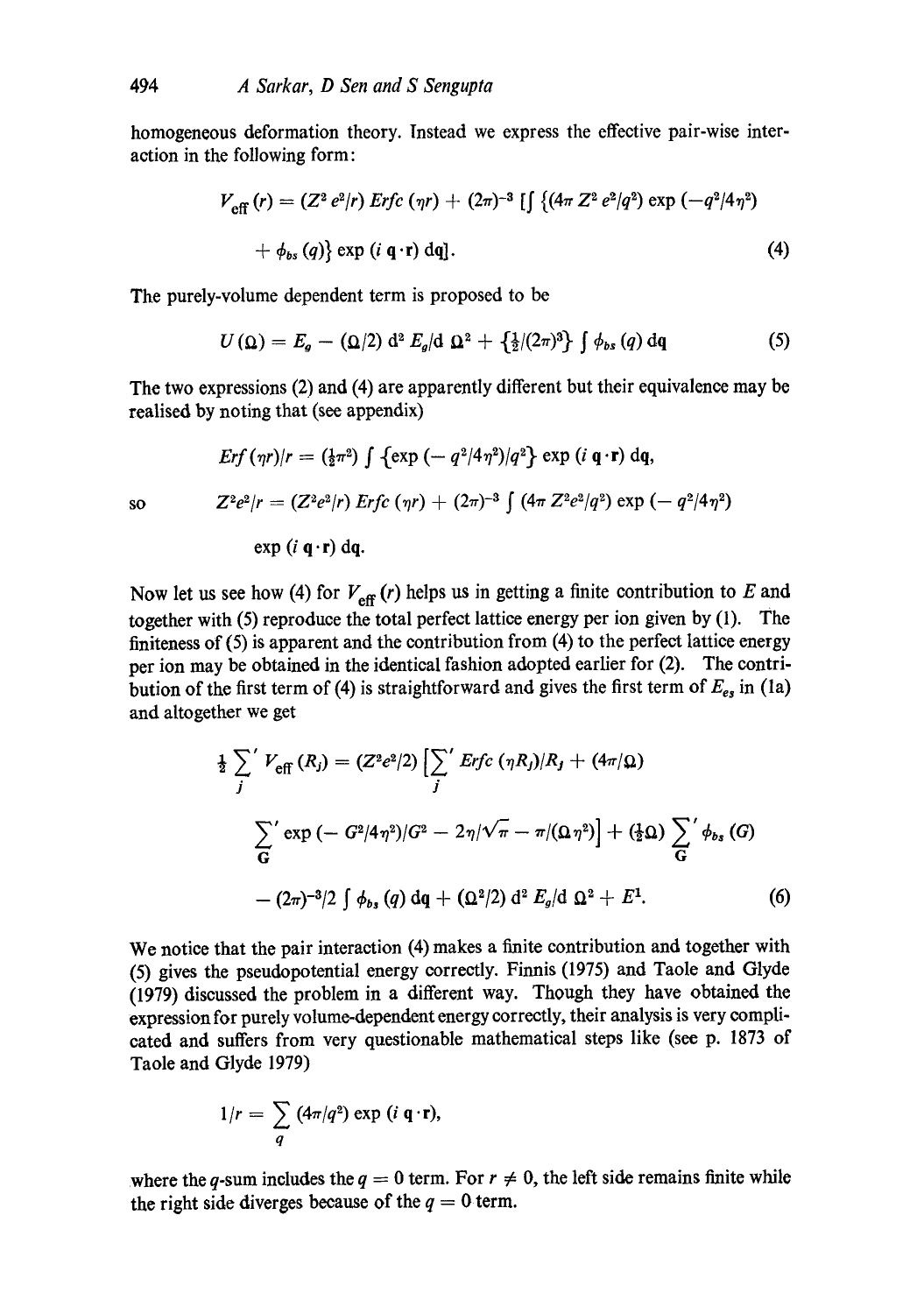We discuss in the following section some interesting numerical results which follow from a study in the effective interaction in A1. It may be pointed out that the effective volume-dependent energy in (5) is very different from what one expects from the pseudopotential expression. The problems we would like to discuss are the relative importance of the purely volume-dependent part and the effective ion-ion interaction to different properties of the solid, the range of the ion-ion interaction the nature of volume dependence of the ion-ion interaction and its relative significance in the Cauchy relation breakdown for second-order elastic constants etc. It may be pointed out that these studies are possible only if a correct break-up of the pseudopotential energy into a purely volume-dependent part and an effective pair interaction has been made. Apart from the Cauehy breakdown, it is possible to isolate the importance of the volume dependence in the effective interaction in different elastic constants.

The force constants obtained from (4) are identical with those considered by Wallace (1969) in pseudopotential longwave theory. The radial  $(K<sub>r</sub>)$  and tangential  $(K<sub>t</sub>)$ force constants from (4) are given by

$$
K_r = d^2 V_{\text{eff}}(r)/dr^2 = (2 Z^2 e^2/r^3) \left[ E r f_c(\eta r) + 2 \eta r \right]
$$
  

$$
(1 + \eta^2 r^2) \exp(-\eta^2 r^2)/\sqrt{\eta} + 1/(2\pi^2 r) \int [4\pi Z^2 e^2 \exp(-q^2/4\eta^2) + q^2 \phi_{bs}(q)] (2 \sin qr/(qr^2) - 2 \cos qr/r - q \sin qr) dq,
$$

and 
$$
K_t = (1/r) d V_{eff}(r)/dr = -(Z^2 e^2/r^3) [E r f c (\eta r) + 2 \eta r \exp(-\eta^2 r^2)/\sqrt{\pi}]
$$
  
  $+ (\frac{1}{2} \pi^2 r^2) \int [4\pi Z^2 e^2 \exp(-q^2/4\eta^2) + q^2 \phi_{bs}(q)] \cos qr - \sin qr/qr) dq$ 

From  $K_r$ , and  $K_t$  we get the interatomic force constants  $K_{\alpha\beta}$  defined as the tensor

$$
K_{\alpha\beta} = (\mathbf{d}^2 \ V_{\text{eff}}(r) / \mathbf{d}r_{\alpha} \, \mathbf{d}r_{\beta}) = (\delta_{\alpha\beta} - r_{\alpha} \, r_{\beta}/r^2) \, K_t + (r_{\alpha} \, r_{\beta}/r^2) \, K_r \tag{7}
$$

The calculated force constants give important information regarding the range of the pair-interaction. When force constants up to the third neighbour are taken for A1, they reproduce the phonon frequency obtained from the full pseudopotential calculation fairly accurately, showing that for AI, the range of effective interaction does not go much beyond the third neighbour.

In the usual second-order pseudopotential theory the Helmholtz free energy  $F$  per atom in metallic crystal is given by

$$
F = E + F_{gh}(\Omega, T), \tag{8}
$$

where E is the static crystal energy upto the second-order (given by (1)) calculated *via*  the static density of electrons under constant Fermi energy *i.e.* at  $T = 0$ .

In the Einstein approximation, the quasi-harmonic lattice vibrational energy is given by

$$
F_{ah}(\Omega, T) = \frac{3KT}{2}\ln\left(\hbar^2 \left\langle \omega^2 \right\rangle / K^2 T^2\right),\tag{9}
$$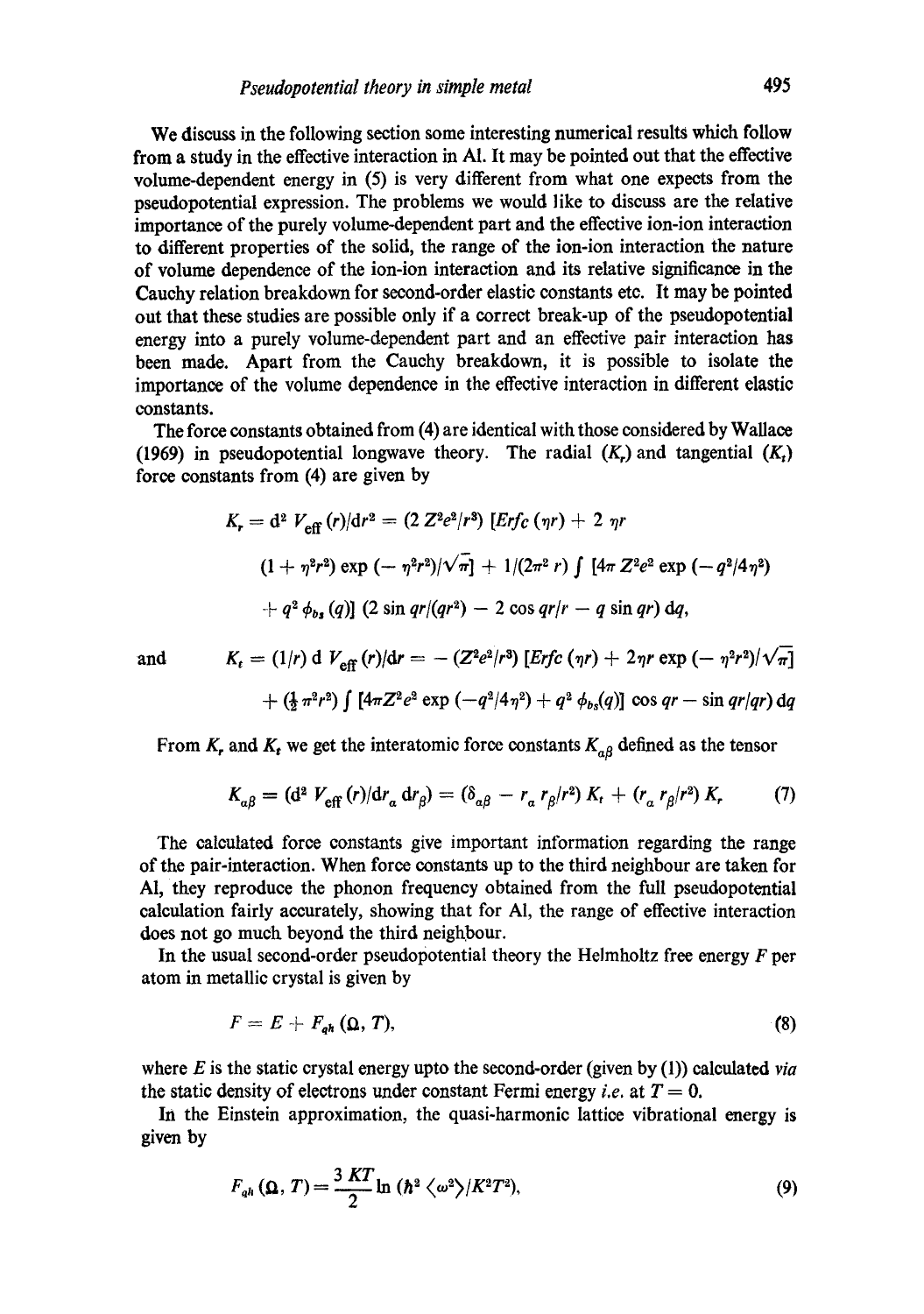where the average Einstein frequency  $\langle \omega^2 \rangle^{1/2}$  is given by

$$
\left\langle \omega^2 \right\rangle = \tfrac{1}{3} \sum_{j\,a}^{\prime} K_{a\,a} \left( R_j \right),
$$

the thermal equilibrium condition is given by

$$
(\partial F/\partial \Omega)_{\Omega_0,T} = -p = 0,
$$

from which the value of the equilibrium lattice constant  $a_0$  at any temperature T for which  $\hbar \langle \omega^2 \rangle^{1/2} \ll KT$  may be obtained. The coefficient of thermal expansion can be calculated by numerical methods from certain  $a_0$  values around a particular temperature T. The equation of state may also be obtained from the equation

$$
p(\Omega) = -(\partial F/\partial \Omega)_T = -(dE/d\Omega) + (3 KT/\Omega) \gamma(\Omega),
$$

at a finite temperature T; the Grüneisen coefficient  $\gamma(\Omega)$  is given by

$$
\gamma(\Omega) = - \left( \frac{d \ln \langle \omega \rangle}{d \ln \Omega} \right).
$$

# **3. Results and discussions**

Using the local Heine-Abarenkov model, the pseudopotential with parameters determined from earlier unified studies (Sen 1982), the effective ion-ion interaction and the volume-dependent energy is calculated for A1.

In figure 1 the effective two-body potential for A1 is shown and our curve is compared with the curves obtained by Dagens *et al* (1975) and Harrison (1966). The first two curves are very similar, but the result of Harrison (1966) is entirely different from the present calculation due to the difference in the pseudopotential used in the two cases. In fact the effective interaction strongly depends on the pseudopotential. Dagens *et al* have generated the interatomic potential by adjusting the parameters of a non-local pseudopotential to fit the self-consistent charge density which is still considered as the most reliable one. The agreement of the present effective interaction curve with the curve obtained by Dagens *et al* reflects the strength of unified study which determines the pseudopotential in the present study. The present theory is simpler and provides a dearer understanding of the physics.

The effective potential for A1 shows a strong repulsive contribution for the nearest neighbours. The first minimum of the interionic potential lies between the second and the third nearest neighbours. It is very interesting that almost the entire crystal energy of Al is given by (5) and only  $1\%$  is given by the effective two-body interaction. The contribution of the volume part and the effective interaction part to the crystal energy of Al are  $-4.3117$  Ryd and 0.0430 Ryd respectively. Despite very small contribution to the total energy, the effective pair-interaction contributes significantly to the properties which involve derivatives of energy, *e.g.* pressure and elastic constants and are shown in table 1. Moreover, the volume dependence of the effective interaction is equally important as the purely volume-dependent energy in the Cauehy breakdown of elastic constants.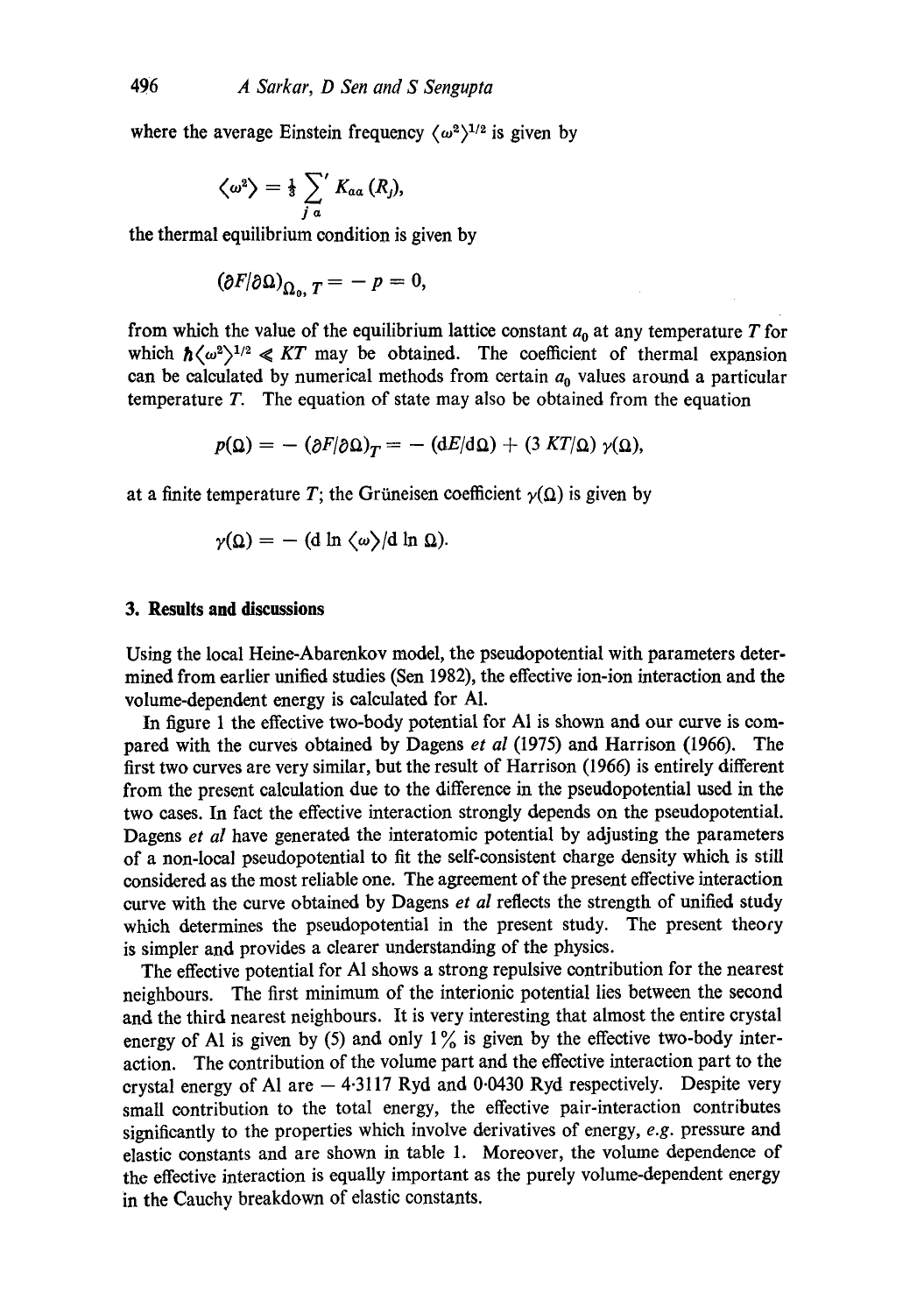

**Figure 1.** The effective ion-ion potential  $V_{\text{eff}}(r)$  for Al —— present calculation,  $\ldots$ . Dagens *et al* (1975),  $---$  Harrison (1966). The first three neighbour positions are shown in the figure.

**Table** 1. Different types of contributions to some static properties of AJ.

| Type of<br>contribution | p                | $C_{11}$         | $C_{\rm 12}$        | $C_{44}$<br>$(in 10^{12} dyn/cm^2)$ | $(C_{12}-C_{44})$   |
|-------------------------|------------------|------------------|---------------------|-------------------------------------|---------------------|
| (a)                     | $-0.2018$        | $-0.3798$        | 0.0238              | $-0.2018$                           | 0.2256              |
| (b)<br>(c)              | 0.1345<br>0.0673 | 1.2594<br>0.0876 | 0.5336<br>$-0.0471$ | 0.5336<br>0.0673                    | 0.0000<br>$-0.1144$ |
| Total                   | 0.0000           | 0.9672           | 0.5103              | 0.3991                              | 0.1112              |

(a) Contributions of purely volume-dependent part

(b) Contributions of effective interaction (neglecting the volume dependence)

(c) Contributions due to volume dependence of the effective interaction.

**Table 2.** Radial  $(K_r)$  and tangential  $(K_t)$  interatomic force constants for first eight neighbours for Al.

|           |         |        |        |       |     | $(in \, dyn \, cm^{-1})$ |                 |     |
|-----------|---------|--------|--------|-------|-----|--------------------------|-----------------|-----|
| Neighbour | 1st     | 2nd    | 3rd    | 4th   | 5th | 6th                      | 7 <sub>th</sub> | 8th |
| K,        | 22055   | 2635   | $-884$ | 238   | 204 | $-320$                   |                 | 163 |
| $K_t$     | $-1258$ | $-168$ | 49     | $-32$ | 16  |                          | $-9$            |     |

The numerical results obtained for the interatomic force constants for the first eight neighbours are listed in table 2. They are found to converge monotonically as the neighbour separation increases.

In table 3 phonon frequencies obtained for certain  $q$ -values with force constants upto third neighbours for A1 are compared with the results of full pseudopotential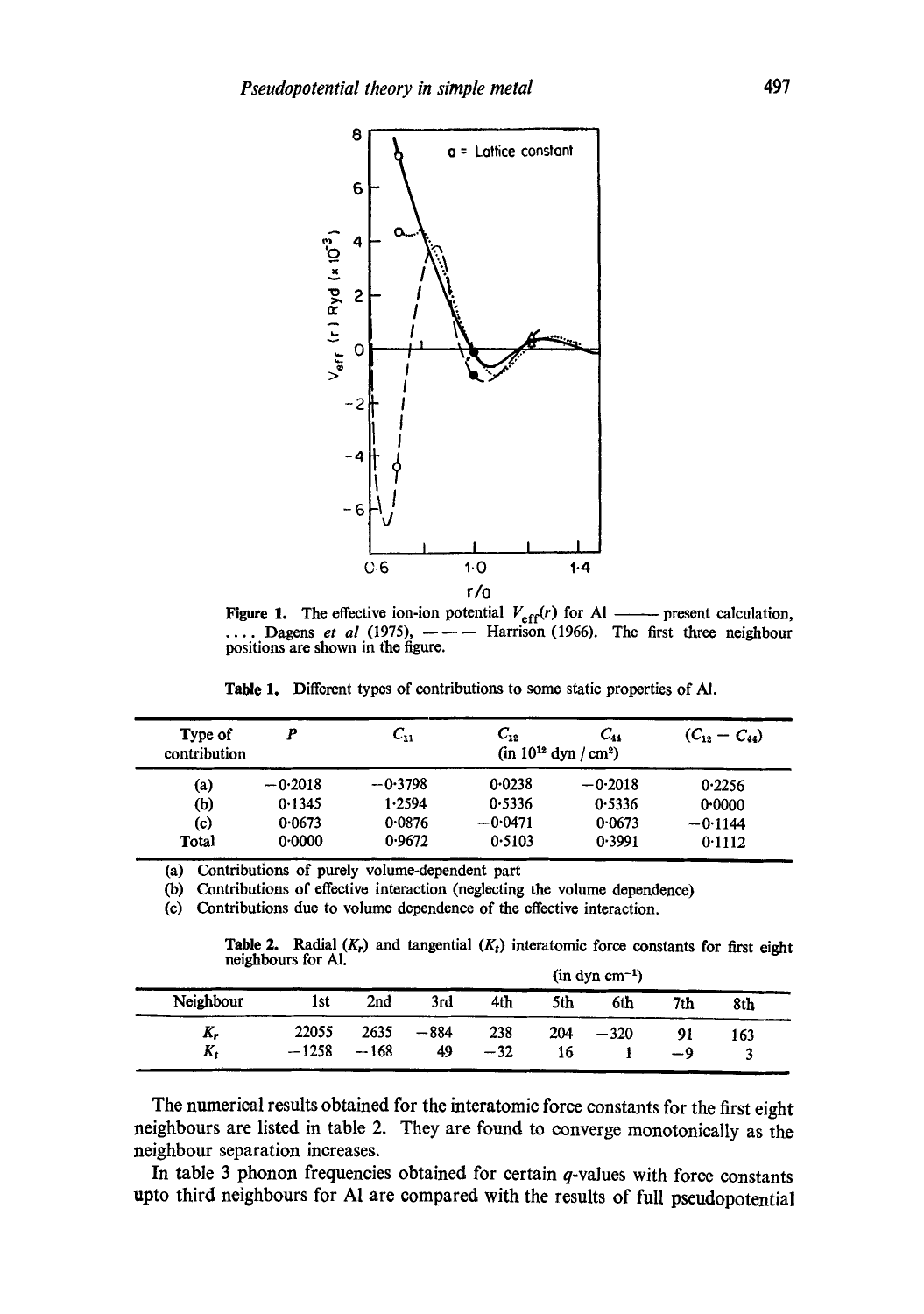calculation (Sen 1982). Obviously the discrepancy is larger in the low  $q$  region. Even then, the maximum error is less than  $7\%$  at 200.

Calculated values of the equilibrium lattice constant  $a_0$  obtained at various temperatures compare favourably with the experimental data and are shown in table 4. An estimate of the thermal expansion coefficient at  $T = 400K$  is also shown and the discrepancy with the observed value will be discussed presently.

The theoretical values of Grüneisen coefficient as a function of the atomic volume are displayed in table 5 and are in excellent agreement with the quoted empirical values (Kormer *et al* 1962). Gerasimov (1978) has also obtained similar agreement in his study with HA pseudopotential. The thermal expansion coefficient as obtained in the present study is somewhat high  $(15\%)$  compared to the experimental data. Since it is related to the macroscopic Griineisen coefficient together with the bulk modulus and specific heat, this discrepancy concerns bulk modulus and specific heat. In fact the present pseudopotential model underestimates the bulk modulus by  $20\%$ (Sen 1982) and this discrepancy is common to most of the model pseudopotential calculations.

The equation of state at  $T=300K$  is shown and compared with experimental data in figure 2. In the above calculation also, the summation over the force constant (in the vibrational energy part) is extended to 5th neighbour only and is found to be fairly rapidly converging.

The discrepancy between the calculated and the experimental equation of state is about  $15\%$ . It is apparent here that the agreement in the Grüneisen coefficient does not guarantee the agreement in the equation of state results because the empirical data

| Symmetry directions                                           | 100L | 10OT |      | $0.5.5.5L$ $0.5.5.5T$ | $\cdot$ 200L | .2OOT |
|---------------------------------------------------------------|------|------|------|-----------------------|--------------|-------|
| $\nu$ from force constants<br>(equation $(7)$ )               | 9.6  | 5.93 | 9.99 | 4.33                  | $3 - 01$     | 1.7   |
| $\nu$ from full pseudo-<br>potential calculation <sup>a</sup> | 9.64 | 5.84 | 9.85 | 4.16                  | 2.95         | l 6   |

Table 3. Some phonon frequencies in 10<sup>12</sup> Hz for Al from force constants upto third noighbour.

 $(a)$ Sen D (1982).

Table 4. Equilibrium lattice constants of At at different temperatures,

| Temp.<br>in $K$ | Equil. lattice con-<br>stant $a_0$ in a.u.<br>(calculated) | Equil, lattice con-<br>stant $a_0$ in a.u.<br>from density data (a) | Linear thermal<br>expansion coeffi-<br>cients (calculated) | Linear thermal<br>expansion<br>coefficients<br>$(expt.)^{(b)}$ |
|-----------------|------------------------------------------------------------|---------------------------------------------------------------------|------------------------------------------------------------|----------------------------------------------------------------|
| 293             | 7.6510                                                     | 7.6556                                                              |                                                            |                                                                |
| 313             | 7.6555                                                     | 7.6593                                                              |                                                            |                                                                |
| 333             | 7.6600                                                     | 7.6638                                                              | $2.90 \times 10^{-5}$<br>per degree                        | $2.49 \times 10^{-5}$<br>per degree                            |
| 353             | 7·6645                                                     | 7.6670                                                              | at 400K                                                    | at 400K                                                        |
| 373             | 7.6700                                                     | 7.6702                                                              |                                                            |                                                                |
| 413             | 7.6775                                                     | 2.6777                                                              |                                                            |                                                                |
| 493             | 7.6978                                                     | 7.6938                                                              |                                                            |                                                                |

(a)Simmons (1971); (b) AIP Handbook (1972).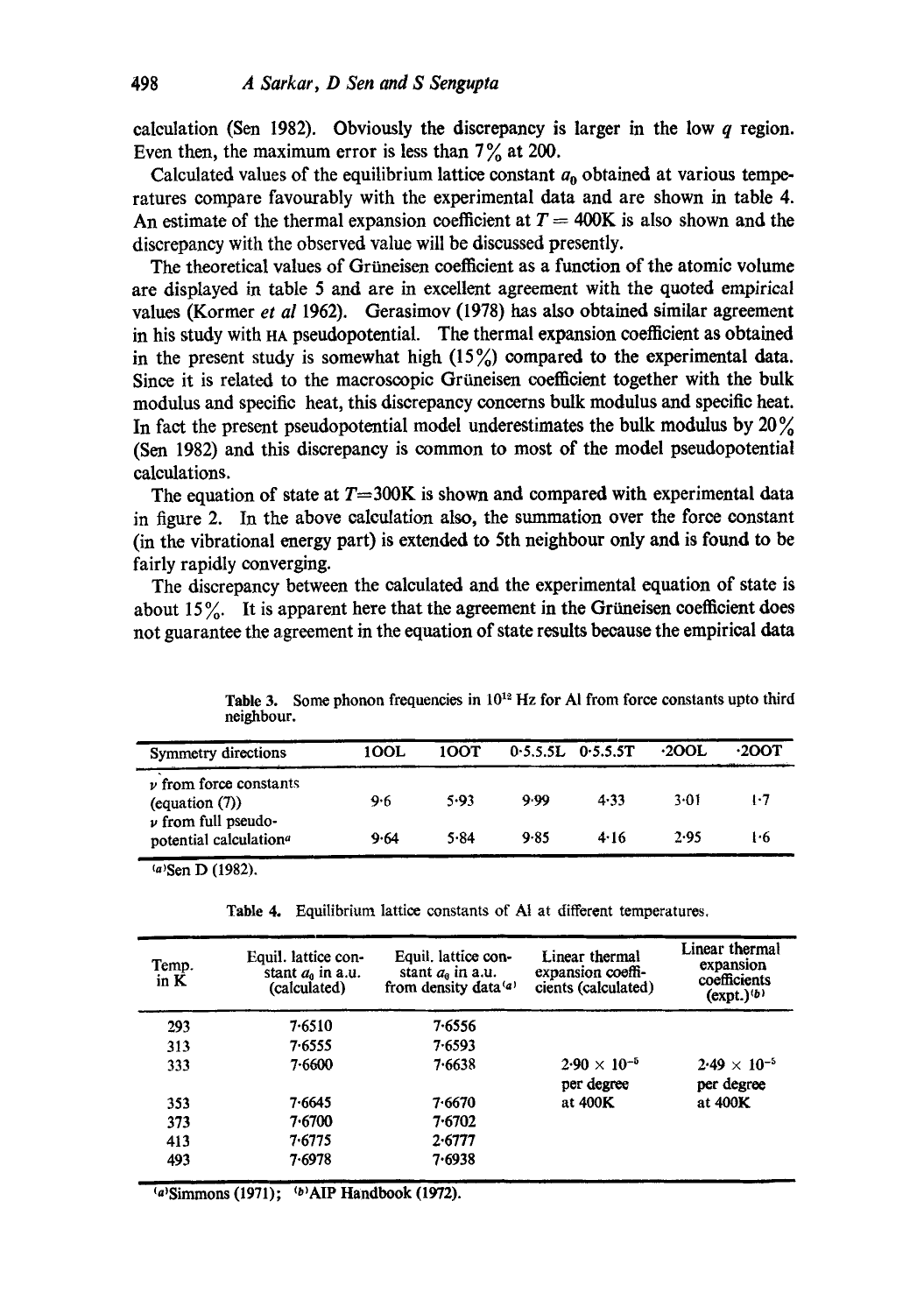| $\Omega$ in a.u. <sup>3</sup> | $\gamma(\Omega)$ | $\Omega$ in a.u. <sup>3</sup> | $\nu(\Omega)$ |
|-------------------------------|------------------|-------------------------------|---------------|
| 112                           | 2.19             | 102                           | 1.87          |
| 110                           | 2.13             | 100                           | $1 - 83$      |
| 108                           | 2.05             | 98                            | 1.79          |
| 106                           | 1.96             | 96                            | 1.75          |
| 104                           | 1.91             | 94                            | $1 - 72$      |

Table 5. Calculated Grüneisen coefficient  $\gamma$  for A1.



Figure 2. Equation of state for Al at  $T = 300$ K. Experimental points are taken from Vaidya and Kennedy (1970).

for the Grüneisen coefficient are extracted from experimental results with similar approximations used in the theoretical calculation (Zeldovieh and Raizer 1967). The equation of state has so far received little attention in the pseudopotential studies. Specially for A1, the only earlier calculation we have come across is due to Hafner (1975) who has calculated the equation of state at  $T=0$ K. The calculated results are in large discrepancies with the experimental data.

The present pseudopotential model which works so well in describing the crystal energy, equilibrium, phonon spectra, Grüneisen coefficient, electrical resistivity and thermoelectric power of A1 (Sen 1982), (Sen *et al* 1981) fails to explain the elastic constants equation of state and the thermal expansion coefficient of  $A1$ . This perhaps reflects, some limitations of the local second-order theory. Another possible source of error in the calculation of the thermal properties is the Einstein approximation which is expectedly valid for temperatures much higher than the Debye temperature. For A1  $\Theta_D$  is 394K and this approximation in the present study is not beyond question. Moreover, the usual quasiharmonie theory of metals assumes a constant Fermi surface approximation even at  $T\neq 0$  and uses  $T=0$  Fermi distribution for electrons even when the metal is at a higher temperature. Zeldovieh and Raizer (1967) have observed that the contribution  $(P<sub>e</sub>)$  of electron excitations to the total pressure at ambient pressure and temperature is insignificant. Notwithstanding, the thermal excitation changes the screening function of the deetron gas (Takanaka and Hara 1973) and consequently gives rise to a temperature dependent inter-ionic potential (Takanaka and Yamamoto 1977). The effect of this temperature dependence and the error involved in Einstein approximation is at present under investigation.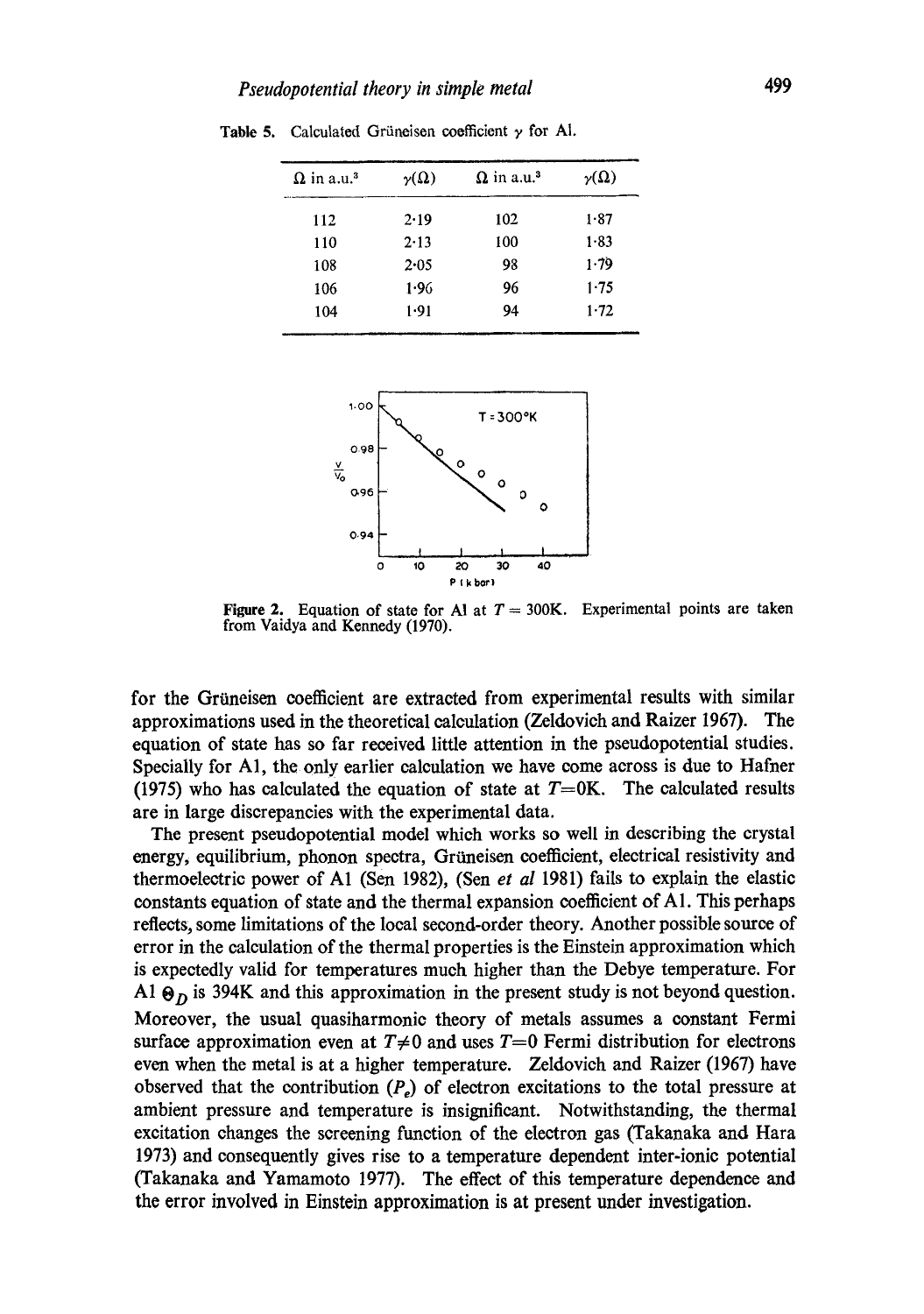## **Appendix**

It is easily seen that the two forms of the effective interaction given in (2) and (4) become equivalent if the following relation holds good,

$$
(2/r \sqrt{\pi}) \int_{0}^{\eta} \exp(-x^{2}) dx = (\frac{1}{2} \pi^{2}) \int {\exp(-q^{2}/4\eta^{2})}
$$
  
exp (i q \cdot r)/q^{2} dq (A1)

If we perform the integration with respect to  $\theta$ ,  $\phi$  in the right side expression and and make a change of variables then the above relation reduces to (we put  $\eta r = y$ and  $qr = p$ )

$$
(2/\sqrt{\pi})\int_{0}^{y}\exp(-x^{2}) dx = (2/\pi)\int_{0}^{\infty}\{\exp(-p^{2}/4y^{2})\sin p/p\} dp.
$$
 (A2)

To prove the equality we note that the left side is really *Erf (y)* and has the wellknown power series expansion

$$
Erf(y) = (2/\sqrt{\pi}) \sum_{1}^{\infty} (-1)^n y^{2n-1}/\{(n-1)!(2n-1)\}.
$$

The right side expression can be written as

$$
(2/\pi)\int_{0}^{\infty}\exp(-p^{2}/4y^{2}) (1-p^{2}/3!+p^{4}/5!-\ldots) dp.
$$

The infinite series in the integrals is a continuous function of  $q$  and converges uniformly. Hence a term-by-term integration can be performed. Using the result

$$
\int_{0}^{\infty} {\exp(-p^{2}/4y^{2}) p^{2n-2}/(2n-1)!} dp = \sqrt{\pi} y^{2n-1}/\{(n-1)!(2n-1)\}
$$

The relation (A1) follows immediately. It is interesting to note that (A2) gives a general form of Ewald  $\Theta$ -transformation. If r is interpreted as a lattice vector and both sides are summed over all lattice vectors, we get immediately the usual  $\Theta$ -transformation relation.

#### **References**

*American Institute of Physics Handbook* 1972 3rd edition (New York: McGraw-Hill) Coehran W 1963 *Proc. R. Soc. (London)* A276 308 Cohen M H 1962 *Metallic solid solutions* (eds) J Friodel and A Guinior (Now York: Benjamin)